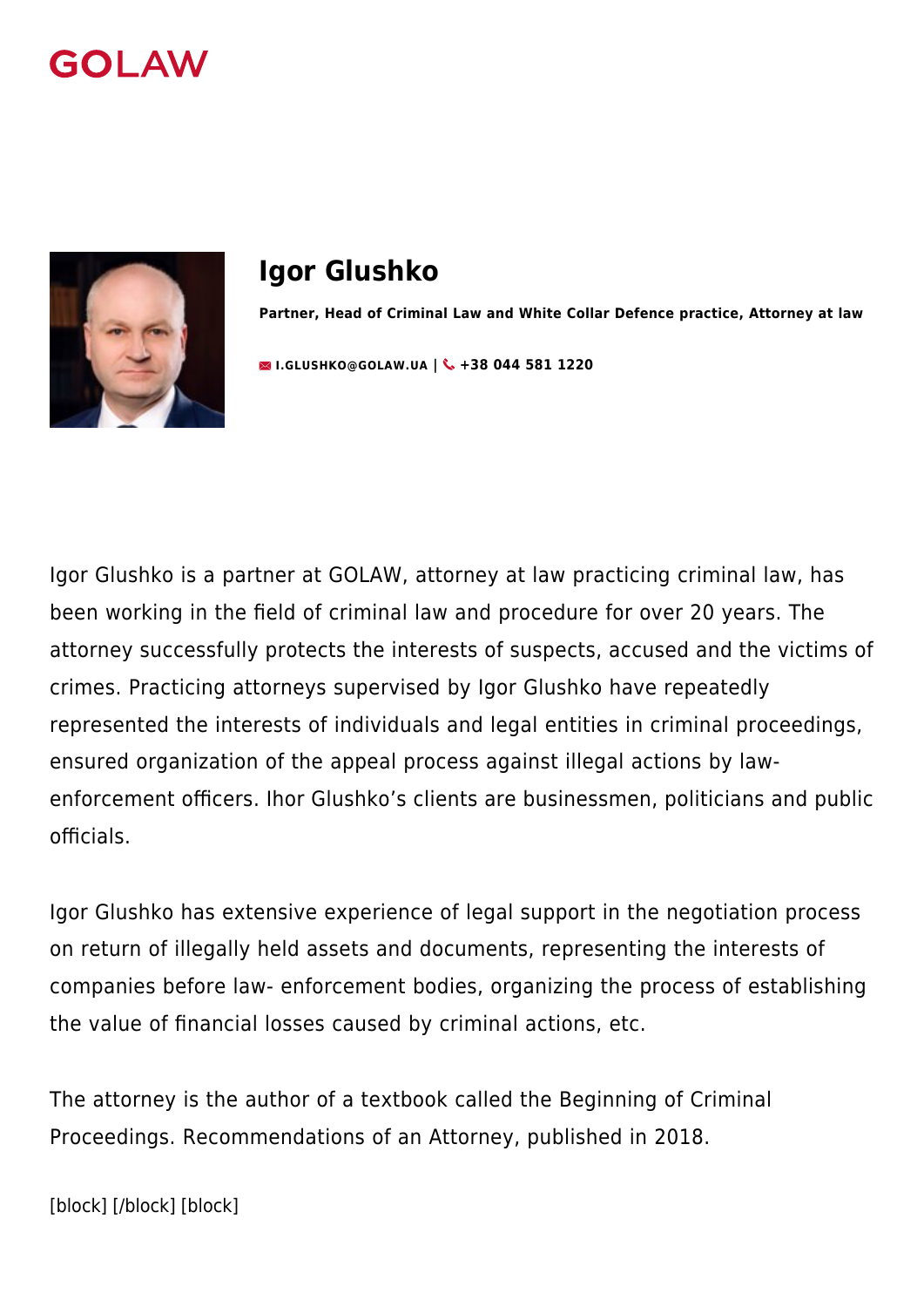#### $[*/*block]$  [block type = intro]

"Criminal Law in Ukraine" is the first and only information hub in Ukraine in the field of criminal law, powered by GOLAW leading attorneys.



[/block]

#### **Practices**

- [Defense in Anti-corruption matters](#page--1-0)
- [Criminal Law and White Collar Defence](#page--1-0)
- [Litigation and dispute resolution](#page--1-0)

#### **Sectors**

- [Agribusiness](#page--1-0)
- [Aviation sector](#page--1-0)
- [Chemical industry](#page--1-0)
- [Construction and real estate](#page--1-0)
- [Energy and natural resources](#page--1-0)
- [Financial institutions](#page--1-0)
- [Information technology](#page--1-0)
- [Manufacturing and industry](#page--1-0)
- [Media and telecommunications](#page--1-0)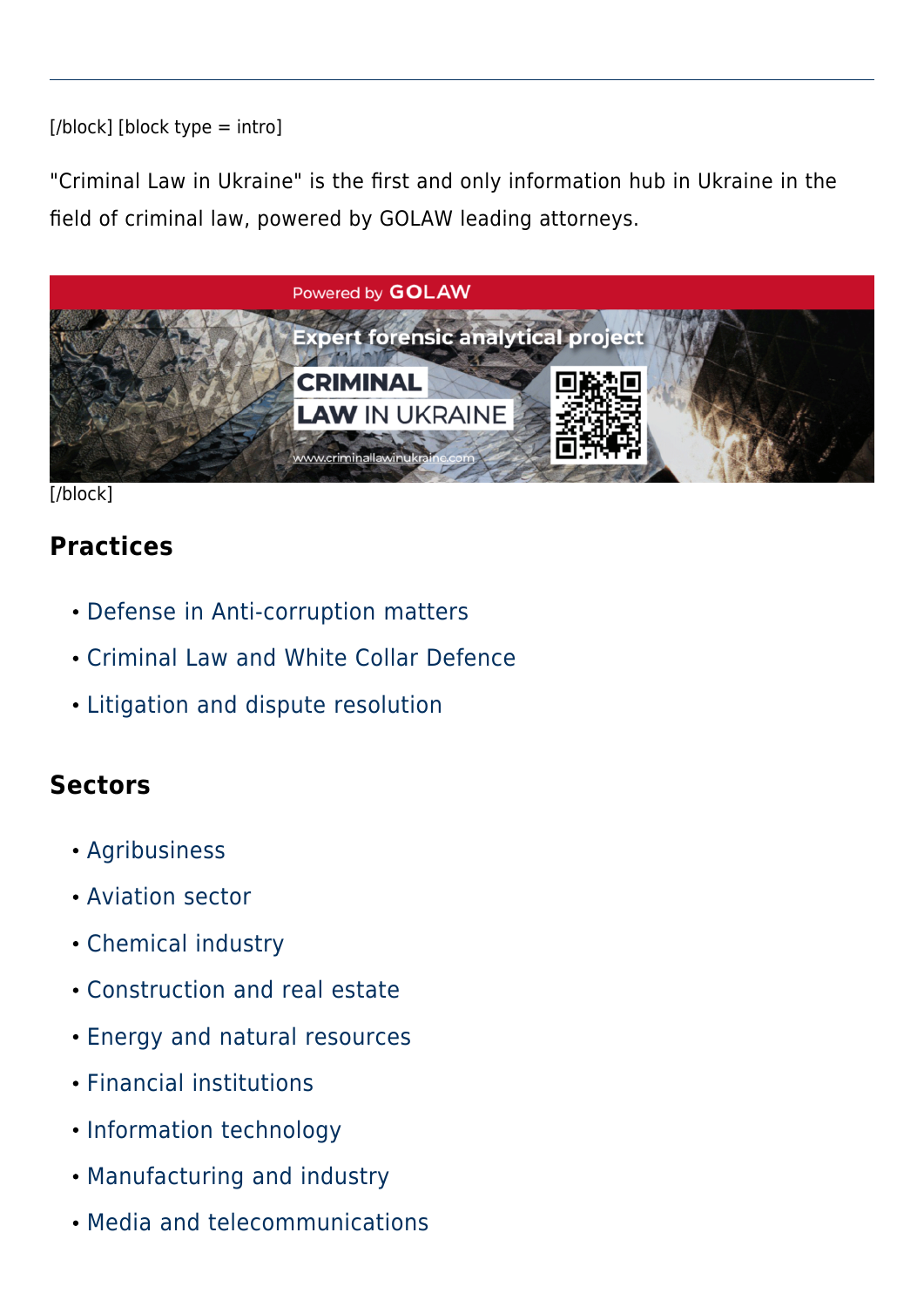- [Medicine and pharmaceuticals](#page--1-0)
- [Retail and FMCG](#page--1-0)
- [Transport and infrastructure](#page--1-0)
- [Defense in Anti-corruption matters](#page--1-0)
- [Antitrust and Competition](#page--1-0)
- [Banking and Finance](#page--1-0)
- [Compliance, Corporate Governance and Risk Management](#page--1-0)
- [Corporate Law and M&A](#page--1-0)
- [Criminal Law and White Collar Defence](#page--1-0)
- [Development and implementation of security systems](#page--1-0)
- [Employment](#page--1-0)
- [Environmental Protection](#page--1-0)
- [Government Relations \(GR\)](#page--1-0)
- [Insolvency and Corporate Recovery](#page--1-0)
- [Intellectual property](#page--1-0)
- [International trade](#page--1-0)
- [Litigation and dispute resolution](#page--1-0)
- [Private clients](#page--1-0)
- [Real estate](#page--1-0)
- [Restructuring, Claims and Recoveries](#page--1-0)
- $\cdot$  [Tax](#page--1-0)

### **Education**

Law Faculty, National University "Odessa Academy of Law"